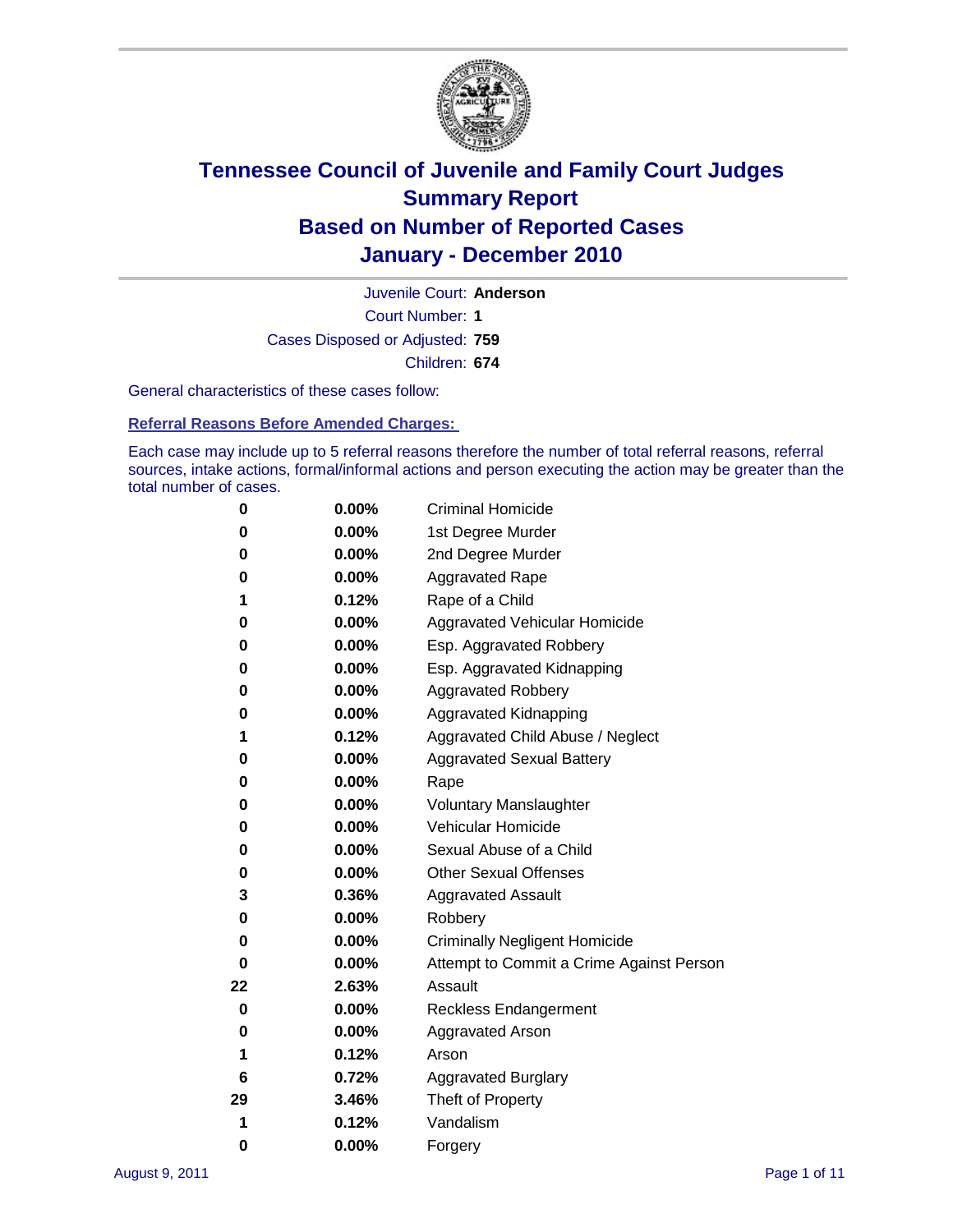

Juvenile Court: **Anderson**

Court Number: **1**

Cases Disposed or Adjusted: **759**

Children: **674**

#### **Referral Reasons Before Amended Charges:**

Each case may include up to 5 referral reasons therefore the number of total referral reasons, referral sources, intake actions, formal/informal actions and person executing the action may be greater than the total number of cases.

| $\pmb{0}$   | 0.00%    | <b>Worthless Checks</b>                                     |
|-------------|----------|-------------------------------------------------------------|
| 0           | 0.00%    | Illegal Possession / Fraudulent Use of Credit / Debit Cards |
| 1           | 0.12%    | <b>Burglary</b>                                             |
| 1           | 0.12%    | Unauthorized Use of a Vehicle                               |
| 0           | $0.00\%$ | <b>Cruelty to Animals</b>                                   |
| $\bf{0}$    | 0.00%    | Sale of Controlled Substances                               |
| 8           | 0.95%    | <b>Other Drug Offenses</b>                                  |
| 5           | 0.60%    | Possession of Controlled Substances                         |
| 0           | $0.00\%$ | <b>Criminal Attempt</b>                                     |
| 1           | 0.12%    | Carrying Weapons on School Property                         |
| $\mathbf 2$ | 0.24%    | Unlawful Carrying / Possession of a Weapon                  |
| $\mathbf 2$ | 0.24%    | <b>Evading Arrest</b>                                       |
| 0           | 0.00%    | Escape                                                      |
| 0           | $0.00\%$ | Driving Under Influence (DUI)                               |
| 7           | 0.84%    | Possession / Consumption of Alcohol                         |
| 1           | 0.12%    | Resisting Stop, Frisk, Halt, Arrest or Search               |
| 0           | $0.00\%$ | <b>Aggravated Criminal Trespass</b>                         |
| 0           | $0.00\%$ | Harassment                                                  |
| 0           | 0.00%    | Failure to Appear                                           |
| 0           | $0.00\%$ | Filing a False Police Report                                |
| 0           | 0.00%    | Criminal Impersonation                                      |
| 8           | 0.95%    | <b>Disorderly Conduct</b>                                   |
| 0           | $0.00\%$ | <b>Criminal Trespass</b>                                    |
| 1           | 0.12%    | <b>Public Intoxication</b>                                  |
| 0           | $0.00\%$ | Gambling                                                    |
| 148         | 17.66%   | Traffic                                                     |
| 0           | $0.00\%$ | <b>Local Ordinances</b>                                     |
| 6           | 0.72%    | Violation of Wildlife Regulations                           |
| 0           | $0.00\%$ | Contempt of Court                                           |
| 0           | 0.00%    | Violation of Probation                                      |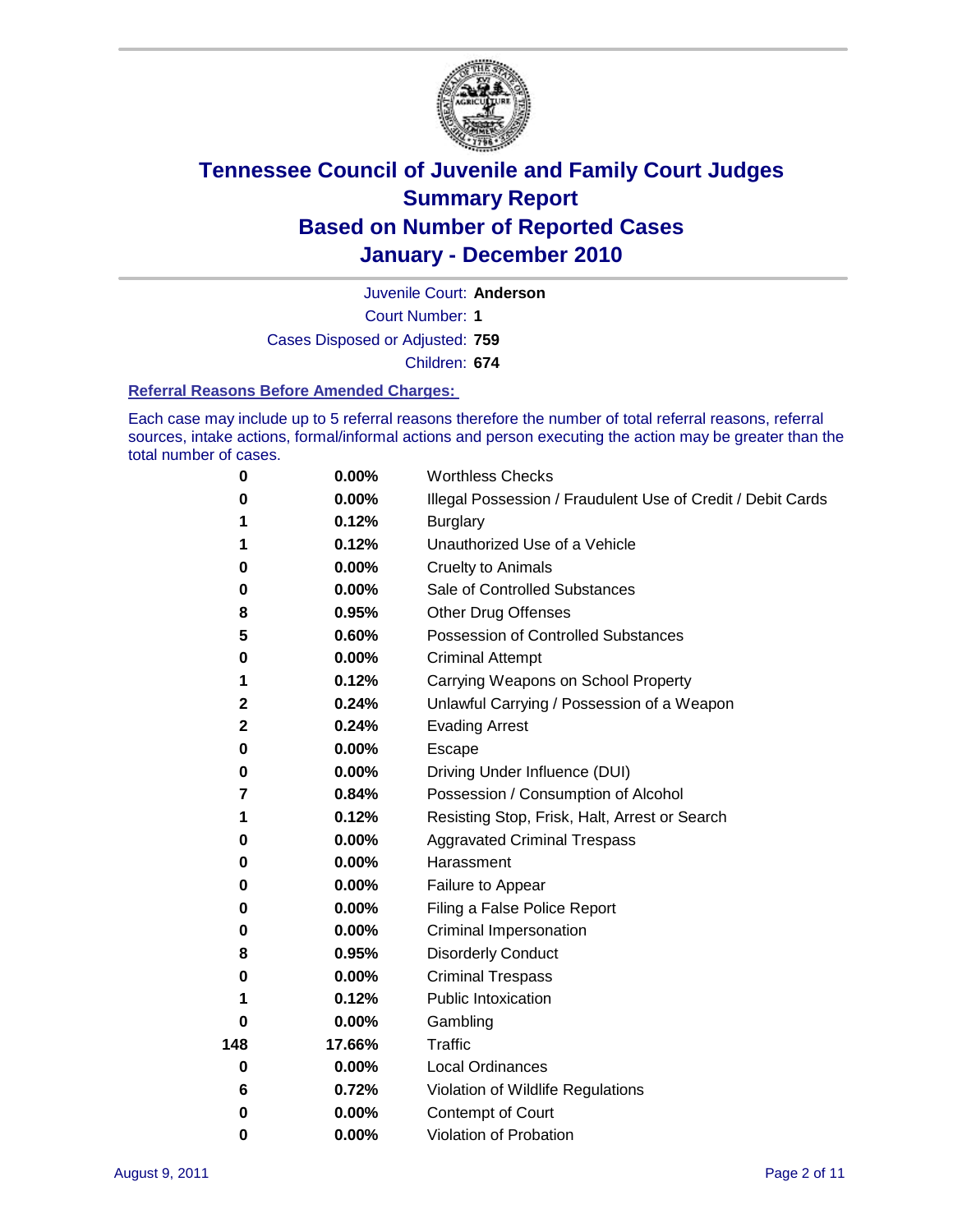

Court Number: **1** Juvenile Court: **Anderson**

Cases Disposed or Adjusted: **759**

Children: **674**

#### **Referral Reasons Before Amended Charges:**

Each case may include up to 5 referral reasons therefore the number of total referral reasons, referral sources, intake actions, formal/informal actions and person executing the action may be greater than the total number of cases.

| 0            | 0.00%    | Violation of Aftercare                 |
|--------------|----------|----------------------------------------|
| 18           | 2.15%    | <b>Unruly Behavior</b>                 |
| 154          | 18.38%   | Truancy                                |
| 22           | 2.63%    | In-State Runaway                       |
| $\bf{0}$     | 0.00%    | Out-of-State Runaway                   |
| 58           | 6.92%    | Possession of Tobacco Products         |
| 1            | 0.12%    | Violation of a Valid Court Order       |
| 1            | 0.12%    | <b>Violation of Curfew</b>             |
| 0            | 0.00%    | Sexually Abused Child                  |
| 0            | $0.00\%$ | <b>Physically Abused Child</b>         |
| 21           | 2.51%    | Dependency / Neglect                   |
| $\mathbf{2}$ | 0.24%    | <b>Termination of Parental Rights</b>  |
| 0            | 0.00%    | <b>Violation of Pretrial Diversion</b> |
| 0            | $0.00\%$ | Violation of Informal Adjustment       |
| 0            | 0.00%    | <b>Judicial Review</b>                 |
| 0            | $0.00\%$ | <b>Administrative Review</b>           |
| 0            | 0.00%    | <b>Foster Care Review</b>              |
| 39           | 4.65%    | Custody                                |
| 4            | 0.48%    | Visitation                             |
| 5            | 0.60%    | Paternity / Legitimation               |
| 252          | 30.07%   | <b>Child Support</b>                   |
| 0            | $0.00\%$ | <b>Request for Medical Treatment</b>   |
| 0            | 0.00%    | <b>Consent to Marry</b>                |
| 6            | 0.72%    | Other                                  |
| 838          | 100.00%  | <b>Total Referrals</b>                 |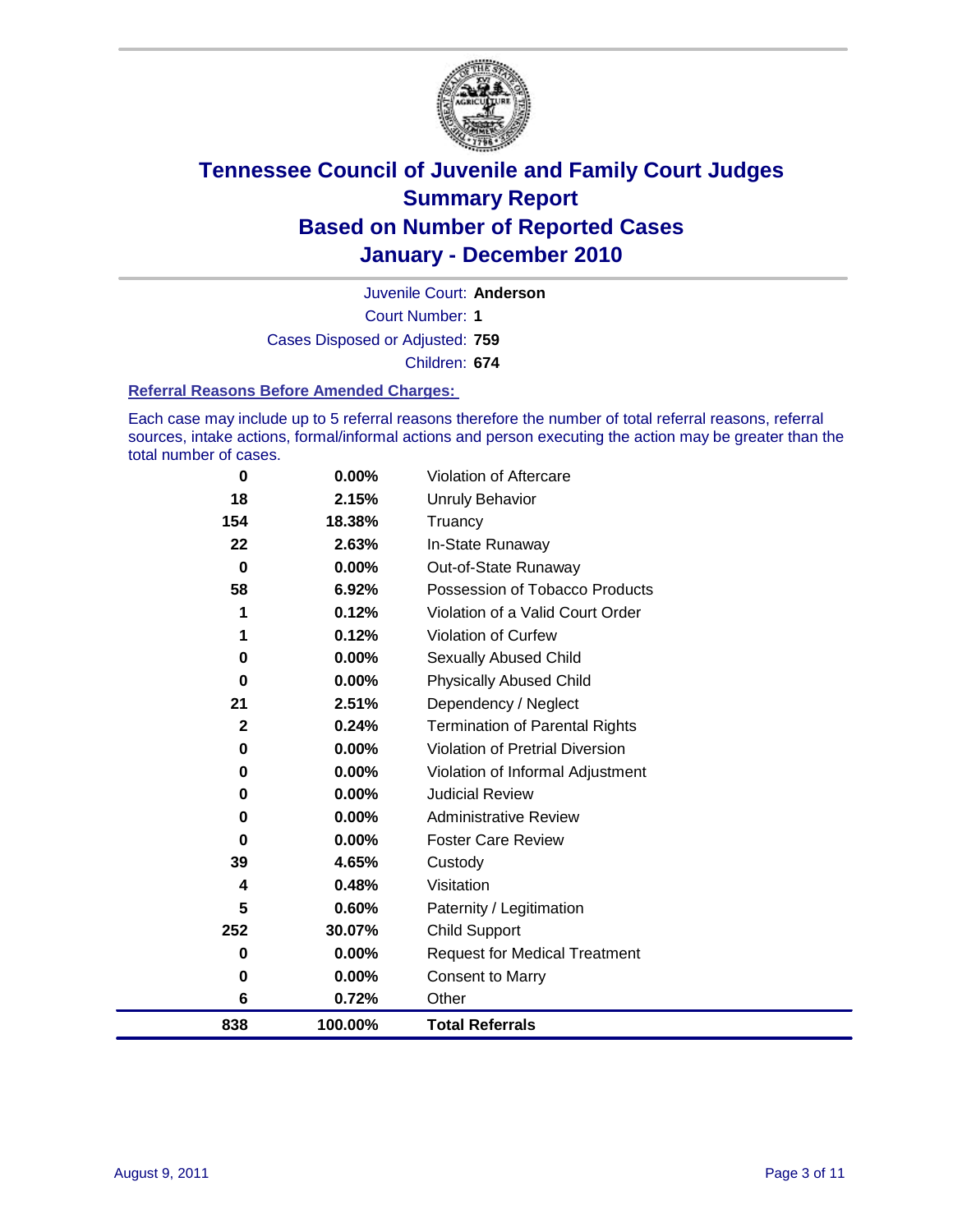

|                            | Juvenile Court: Anderson        |                                   |  |  |  |
|----------------------------|---------------------------------|-----------------------------------|--|--|--|
|                            | <b>Court Number: 1</b>          |                                   |  |  |  |
|                            | Cases Disposed or Adjusted: 759 |                                   |  |  |  |
|                            | Children: 674                   |                                   |  |  |  |
| <b>Referral Sources: 1</b> |                                 |                                   |  |  |  |
| 276                        | 32.94%                          | Law Enforcement                   |  |  |  |
| 36                         | 4.30%                           | Parents                           |  |  |  |
| 28                         | 3.34%                           | Relatives                         |  |  |  |
| 0                          | 0.00%                           | Self                              |  |  |  |
| 188                        | 22.43%                          | School                            |  |  |  |
| $\bf{0}$                   | 0.00%                           | <b>CSA</b>                        |  |  |  |
| 23                         | 2.74%                           | <b>DCS</b>                        |  |  |  |
| 253                        | 30.19%                          | <b>Other State Department</b>     |  |  |  |
| 0                          | 0.00%                           | <b>District Attorney's Office</b> |  |  |  |
| 1                          | 0.12%                           | <b>Court Staff</b>                |  |  |  |
| 1                          | 0.12%                           | Social Agency                     |  |  |  |
| 6                          | 0.72%                           | <b>Other Court</b>                |  |  |  |
| 16                         | 1.91%                           | Victim                            |  |  |  |
| 1                          | 0.12%                           | Child & Parent                    |  |  |  |
| 0                          | 0.00%                           | Hospital                          |  |  |  |
| 0                          | 0.00%                           | Unknown                           |  |  |  |
| 9                          | 1.07%                           | Other                             |  |  |  |
| 838                        | 100.00%                         | <b>Total Referral Sources</b>     |  |  |  |

### **Age of Child at Referral: 2**

| 674 | 100.00%  | <b>Total Child Count</b> |
|-----|----------|--------------------------|
| 0   | $0.00\%$ | Unknown                  |
| 212 | 31.45%   | Ages 19 and Over         |
| 142 | 21.07%   | Ages 17 through 18       |
| 177 | 26.26%   | Ages 15 through 16       |
| 52  | 7.72%    | Ages 13 through 14       |
| 21  | 3.12%    | Ages 11 through 12       |
| 70  | 10.39%   | Ages 10 and Under        |
|     |          |                          |

<sup>1</sup> If different than number of Referral Reasons (838), verify accuracy of your court's data.

<sup>2</sup> One child could be counted in multiple categories, verify accuracy of your court's data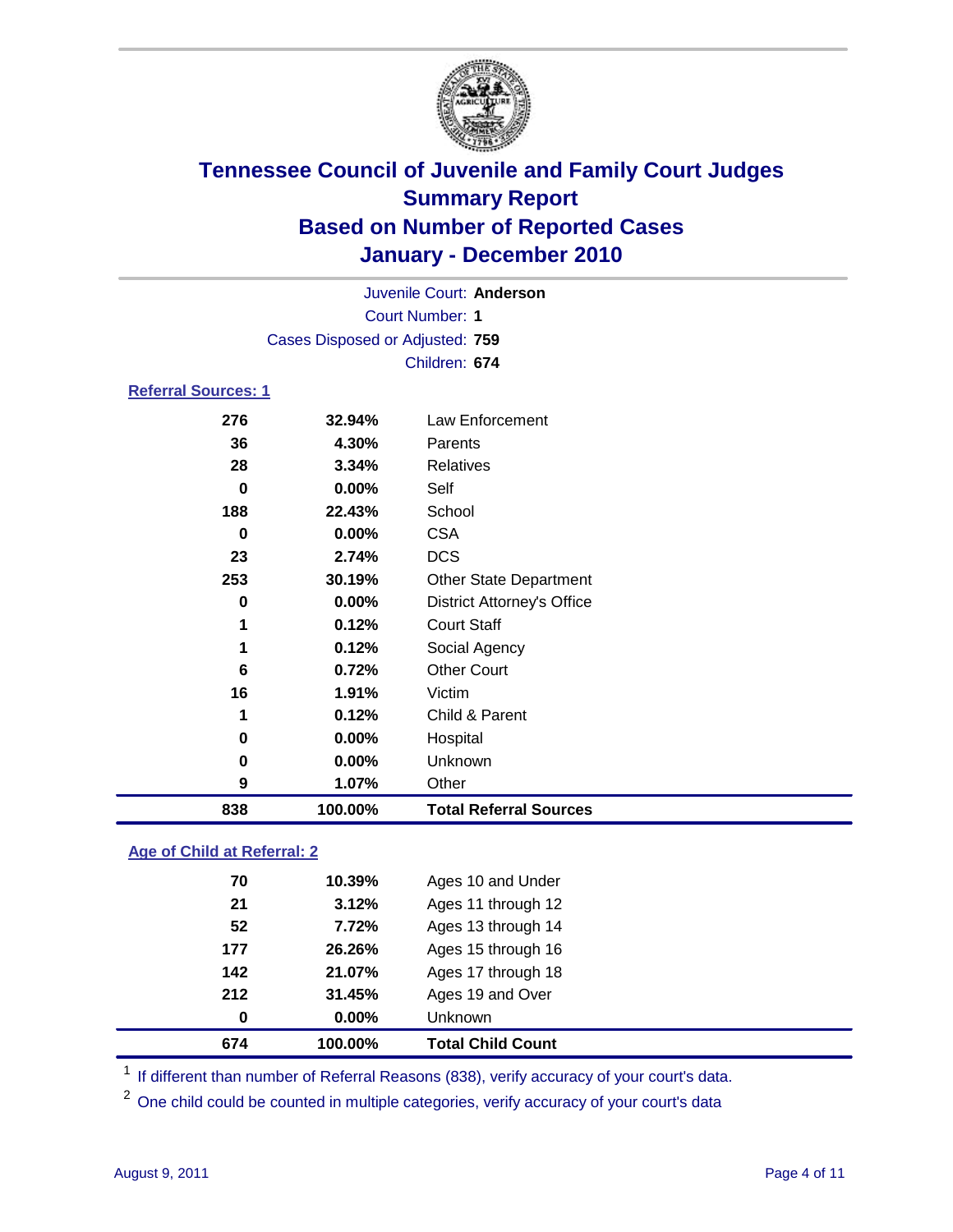

| Juvenile Court: Anderson                |                                 |                          |  |  |
|-----------------------------------------|---------------------------------|--------------------------|--|--|
|                                         | <b>Court Number: 1</b>          |                          |  |  |
|                                         | Cases Disposed or Adjusted: 759 |                          |  |  |
|                                         | Children: 674                   |                          |  |  |
| Sex of Child: 1                         |                                 |                          |  |  |
| 410                                     | 60.83%                          | Male                     |  |  |
| 259                                     | 38.43%                          | Female                   |  |  |
| 5                                       | 0.74%                           | Unknown                  |  |  |
| 674                                     | 100.00%                         | <b>Total Child Count</b> |  |  |
| Race of Child: 1                        |                                 |                          |  |  |
| 568                                     | 84.27%                          | White                    |  |  |
| 51                                      | 7.57%                           | African American         |  |  |
| 1                                       | 0.15%                           | Native American          |  |  |
| 3                                       | 0.45%                           | Asian                    |  |  |
| 8                                       | 1.19%                           | Mixed                    |  |  |
| 43                                      | 6.38%                           | Unknown                  |  |  |
| 674                                     | 100.00%                         | <b>Total Child Count</b> |  |  |
| <b>Hispanic Origin: 1</b>               |                                 |                          |  |  |
| $\mathbf{2}$                            | 0.30%                           | Yes                      |  |  |
| 672                                     | 99.70%                          | <b>No</b>                |  |  |
| $\mathbf 0$                             | 0.00%                           | Unknown                  |  |  |
| 674                                     | 100.00%                         | <b>Total Child Count</b> |  |  |
| <b>School Enrollment of Children: 1</b> |                                 |                          |  |  |
| 654                                     | 97.03%                          | Yes                      |  |  |
| 11                                      | 1.63%                           | No                       |  |  |
| $\boldsymbol{9}$                        | 1.34%                           | Unknown                  |  |  |
| 674                                     | 100.00%                         | <b>Total Child Count</b> |  |  |

One child could be counted in multiple categories, verify accuracy of your court's data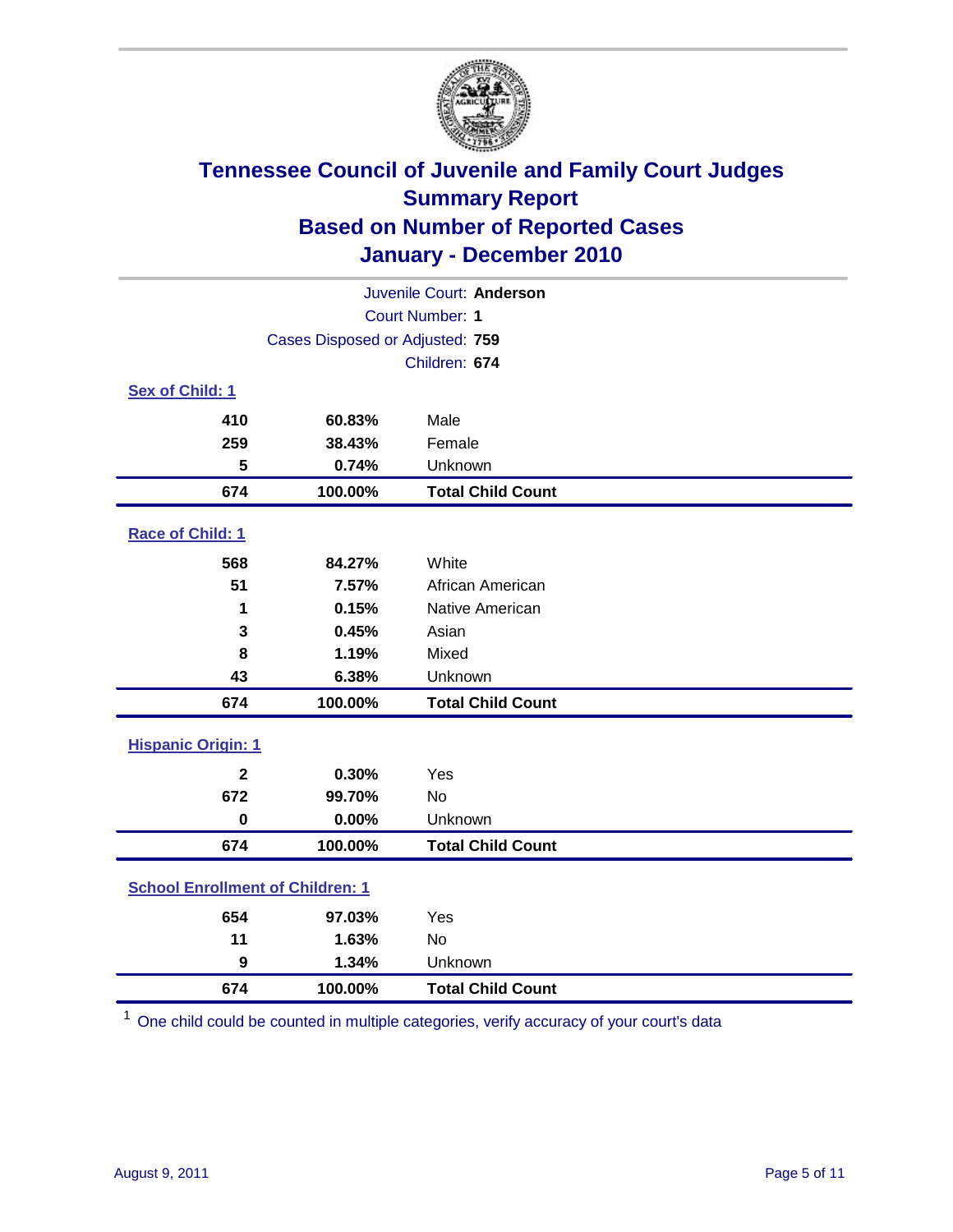

Court Number: **1** Juvenile Court: **Anderson** Cases Disposed or Adjusted: **759** Children: **674**

#### **Living Arrangement of Child at Time of Referral: 1**

| 674 | 100.00%  | <b>Total Child Count</b>     |
|-----|----------|------------------------------|
| 37  | 5.49%    | Other                        |
| 185 | 27.45%   | Unknown                      |
| 14  | 2.08%    | Independent                  |
| 1   | 0.15%    | In an Institution            |
| 1   | 0.15%    | In a Residential Center      |
| 0   | $0.00\%$ | In a Group Home              |
| 6   | 0.89%    | With Foster Family           |
| 2   | 0.30%    | With Adoptive Parents        |
| 25  | 3.71%    | <b>With Relatives</b>        |
| 47  | 6.97%    | With Father                  |
| 235 | 34.87%   | <b>With Mother</b>           |
| 12  | 1.78%    | With Mother and Stepfather   |
| 3   | 0.45%    | With Father and Stepmother   |
| 106 | 15.73%   | With Both Biological Parents |
|     |          |                              |

#### **Type of Detention: 2**

| 759 | 100.00%  | <b>Total Detention Count</b> |  |
|-----|----------|------------------------------|--|
| 0   | 0.00%    | Other                        |  |
| 722 | 95.13%   | Does Not Apply               |  |
| 37  | 4.87%    | Unknown                      |  |
| 0   | $0.00\%$ | Psychiatric Hospital         |  |
| 0   | 0.00%    | Jail - No Separation         |  |
| 0   | $0.00\%$ | Jail - Partial Separation    |  |
| 0   | 0.00%    | Jail - Complete Separation   |  |
| 0   | 0.00%    | Juvenile Detention Facility  |  |
| 0   | $0.00\%$ | Non-Secure Placement         |  |
|     |          |                              |  |

<sup>1</sup> One child could be counted in multiple categories, verify accuracy of your court's data

<sup>2</sup> If different than number of Cases (759) verify accuracy of your court's data.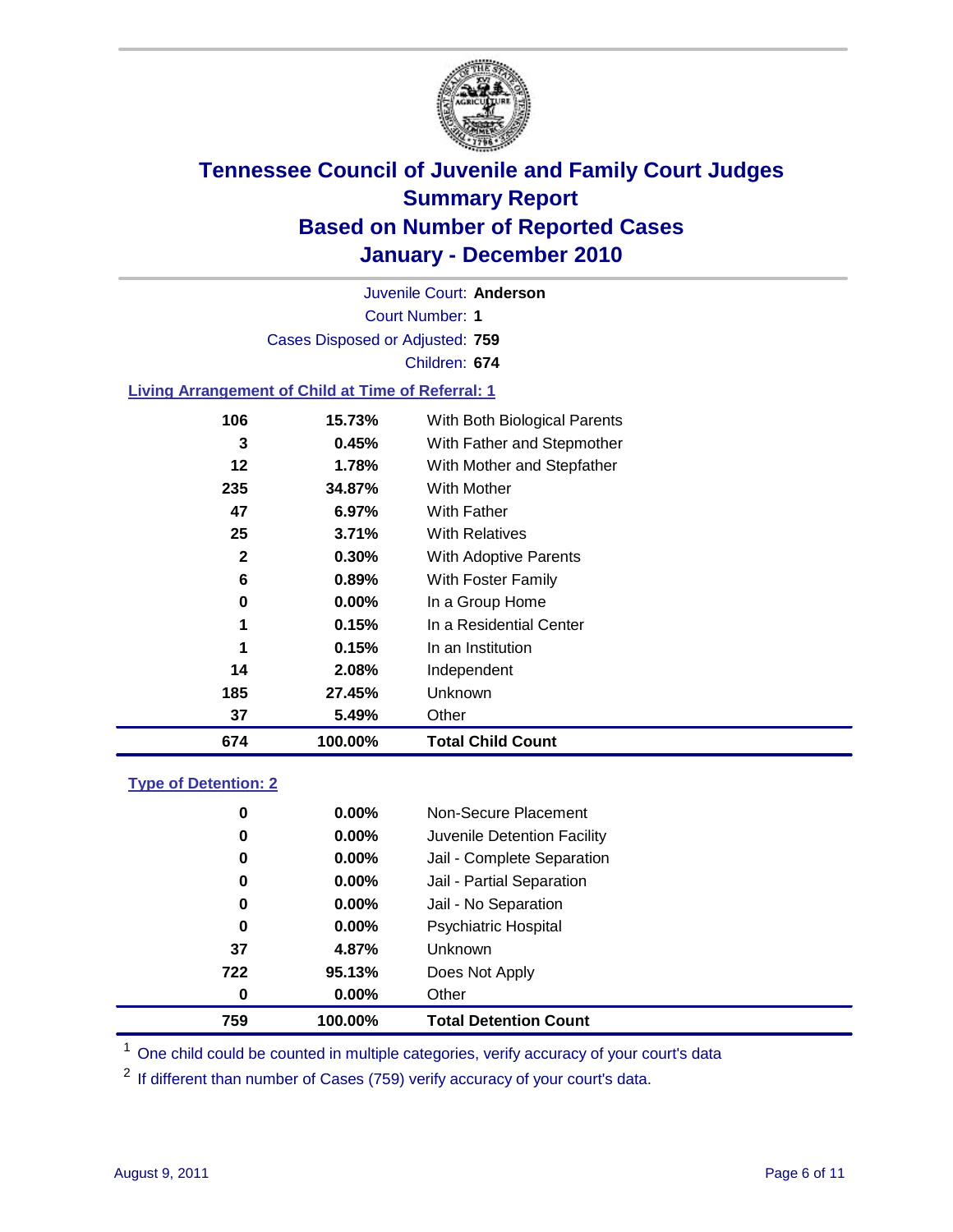

|                                                    | Juvenile Court: Anderson        |                                      |  |  |  |
|----------------------------------------------------|---------------------------------|--------------------------------------|--|--|--|
|                                                    | Court Number: 1                 |                                      |  |  |  |
|                                                    | Cases Disposed or Adjusted: 759 |                                      |  |  |  |
|                                                    |                                 | Children: 674                        |  |  |  |
| <b>Placement After Secure Detention Hearing: 1</b> |                                 |                                      |  |  |  |
| 0                                                  | 0.00%                           | Returned to Prior Living Arrangement |  |  |  |
| $\bf{0}$                                           | 0.00%                           | Juvenile Detention Facility          |  |  |  |
| $\bf{0}$                                           | 0.00%                           | Jail                                 |  |  |  |
| 0                                                  | 0.00%                           | Shelter / Group Home                 |  |  |  |
| 0                                                  | 0.00%                           | <b>Foster Family Home</b>            |  |  |  |
| $\bf{0}$                                           | 0.00%                           | <b>Psychiatric Hospital</b>          |  |  |  |
| 247                                                | 32.54%                          | Unknown                              |  |  |  |
| 512                                                | 67.46%                          | Does Not Apply                       |  |  |  |
| 0                                                  | 0.00%                           | Other                                |  |  |  |
| 759                                                | 100.00%                         | <b>Total Placement Count</b>         |  |  |  |
|                                                    |                                 |                                      |  |  |  |
| <b>Intake Actions: 2</b>                           |                                 |                                      |  |  |  |
| 529                                                | 63.13%                          | <b>Petition Filed</b>                |  |  |  |
| $\bf{0}$                                           | 0.00%                           | <b>Motion Filed</b>                  |  |  |  |
| 80                                                 | 9.55%                           | <b>Citation Processed</b>            |  |  |  |
| 0                                                  | 0.00%                           | Notification of Paternity Processed  |  |  |  |
| 0                                                  | 0.00%                           | Scheduling of Judicial Review        |  |  |  |
| 0                                                  | 0.00%                           | Scheduling of Administrative Review  |  |  |  |
| 0                                                  | 0.00%                           | Scheduling of Foster Care Review     |  |  |  |
| $\bf{0}$                                           | 0.00%                           | Unknown                              |  |  |  |
| 6                                                  | 0.72%                           | Does Not Apply                       |  |  |  |
| 223                                                | 26.61%                          | Other                                |  |  |  |

<sup>1</sup> If different than number of Cases (759) verify accuracy of your court's data.

<sup>2</sup> If different than number of Referral Reasons (838), verify accuracy of your court's data.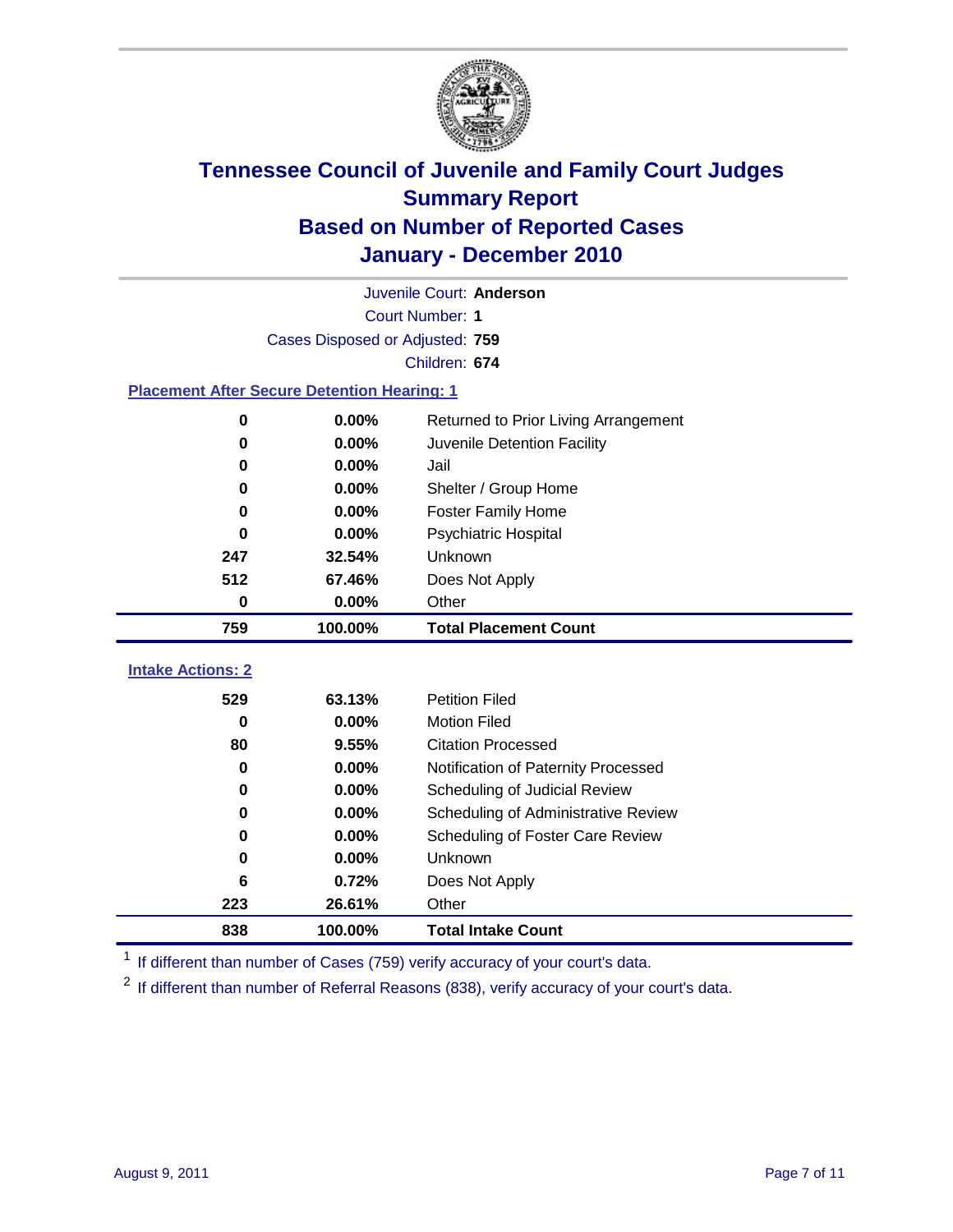

Court Number: **1** Juvenile Court: **Anderson** Cases Disposed or Adjusted: **759** Children: **674**

#### **Last Grade Completed by Child: 1**

| 674 | 100.00% | <b>Total Child Count</b> |
|-----|---------|--------------------------|
| 137 | 20.33%  | Other                    |
| 106 | 15.73%  | Unknown                  |
| 0   | 0.00%   | Never Attended School    |
| 1   | 0.15%   | Graduated                |
| 0   | 0.00%   | <b>GED</b>               |
| 0   | 0.00%   | Non-Graded Special Ed    |
| 12  | 1.78%   | 12th Grade               |
| 100 | 14.84%  | 11th Grade               |
| 115 | 17.06%  | 10th Grade               |
| 64  | 9.50%   | 9th Grade                |
| 27  | 4.01%   | 8th Grade                |
| 41  | 6.08%   | 7th Grade                |
| 7   | 1.04%   | 6th Grade                |
| 6   | 0.89%   | 5th Grade                |
| 7   | 1.04%   | 4th Grade                |
| 1   | 0.15%   | 3rd Grade                |
| 4   | 0.59%   | 2nd Grade                |
| 6   | 0.89%   | 1st Grade                |
| 9   | 1.34%   | Kindergarten             |
| 3   | 0.45%   | Preschool                |
| 28  | 4.15%   | Too Young for School     |

### **Enrolled in Special Education: 1**

| 4   | 0.59%   | Yes                      |
|-----|---------|--------------------------|
| 224 | 33.23%  | No                       |
| 446 | 66.17%  | Unknown                  |
| 674 | 100.00% | <b>Total Child Count</b> |

One child could be counted in multiple categories, verify accuracy of your court's data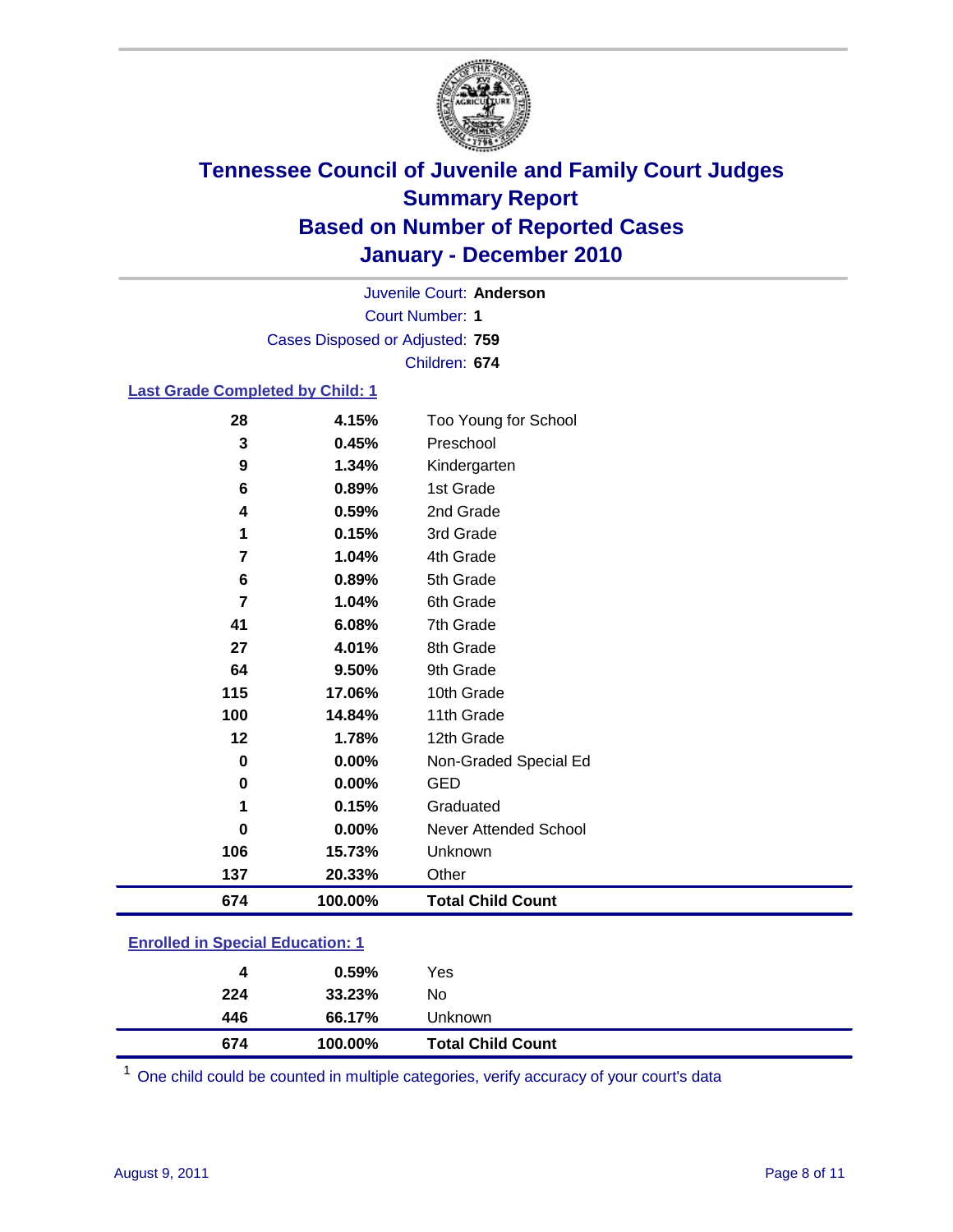

| Juvenile Court: Anderson     |                                 |                           |  |  |
|------------------------------|---------------------------------|---------------------------|--|--|
|                              | Court Number: 1                 |                           |  |  |
|                              | Cases Disposed or Adjusted: 759 |                           |  |  |
|                              | Children: 674                   |                           |  |  |
| <b>Action Executed By: 1</b> |                                 |                           |  |  |
| 691                          | 82.46%                          | Judge                     |  |  |
| 147                          | 17.54%                          | Magistrate                |  |  |
| 0                            | $0.00\%$                        | <b>YSO</b>                |  |  |
| $\bf{0}$                     | $0.00\%$                        | Other                     |  |  |
| 0                            | 0.00%                           | Unknown                   |  |  |
| 838                          | 100.00%                         | <b>Total Action Count</b> |  |  |

### **Formal / Informal Actions: 1**

| 269          | 32.10%   | Dismissed                                        |
|--------------|----------|--------------------------------------------------|
| 19           | 2.27%    | Retired / Nolle Prosequi                         |
| 6            | 0.72%    | <b>Complaint Substantiated Delinquent</b>        |
| $\bf{0}$     | $0.00\%$ | <b>Complaint Substantiated Status Offender</b>   |
| 20           | 2.39%    | <b>Complaint Substantiated Dependent/Neglect</b> |
| 0            | $0.00\%$ | <b>Complaint Substantiated Abused</b>            |
| $\bf{0}$     | $0.00\%$ | <b>Complaint Substantiated Mentally III</b>      |
| 85           | 10.14%   | Informal Adjustment                              |
| 0            | $0.00\%$ | <b>Pretrial Diversion</b>                        |
| $\mathbf{2}$ | 0.24%    | <b>Transfer to Adult Court Hearing</b>           |
| 0            | $0.00\%$ | Charges Cleared by Transfer to Adult Court       |
| 214          | 25.54%   | Special Proceeding                               |
| 0            | $0.00\%$ | <b>Review Concluded</b>                          |
| $\bf{0}$     | $0.00\%$ | Case Held Open                                   |
| 223          | 26.61%   | Other                                            |
| 0            | $0.00\%$ | Unknown                                          |
| 838          | 100.00%  | <b>Total Action Count</b>                        |

<sup>1</sup> If different than number of Referral Reasons (838), verify accuracy of your court's data.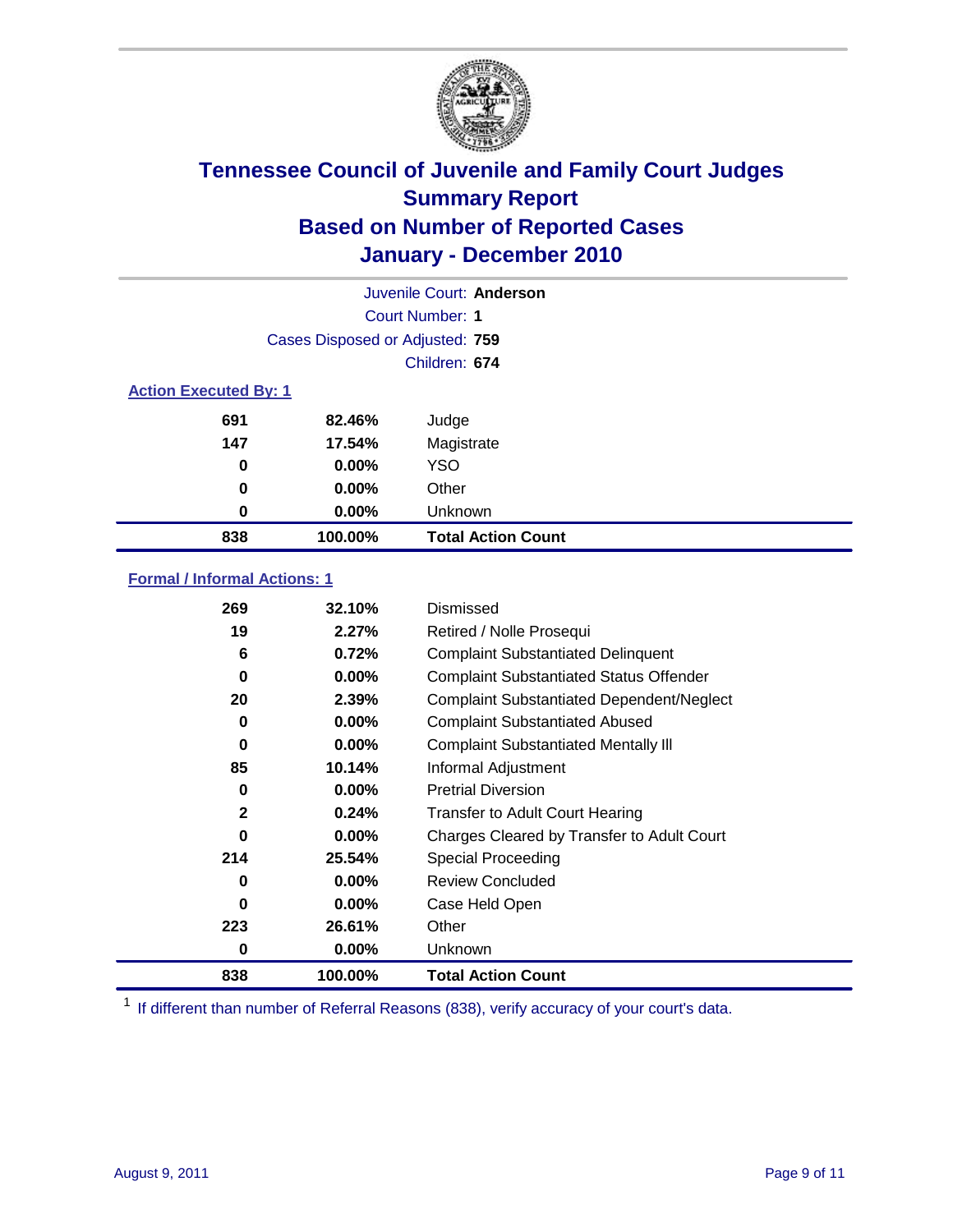

|                       |                                 | Juvenile Court: Anderson                              |
|-----------------------|---------------------------------|-------------------------------------------------------|
|                       |                                 | <b>Court Number: 1</b>                                |
|                       | Cases Disposed or Adjusted: 759 |                                                       |
|                       |                                 | Children: 674                                         |
| <b>Case Outcomes:</b> |                                 | There can be multiple outcomes for one child or case. |
| 282                   | 26.09%                          | <b>Case Dismissed</b>                                 |
| 18                    | 1.67%                           | Case Retired or Nolle Prosequi                        |
| 0                     | 0.00%                           | Warned / Counseled                                    |
| $\pmb{0}$             | 0.00%                           | Held Open For Review                                  |
| 15                    | 1.39%                           | Supervision / Probation to Juvenile Court             |
| 0                     | 0.00%                           | <b>Probation to Parents</b>                           |
| 0                     | 0.00%                           | Referral to Another Entity for Supervision / Service  |
| 0                     | 0.00%                           | Referred for Mental Health Counseling                 |
| 0                     | 0.00%                           | Referred for Alcohol and Drug Counseling              |
| 0                     | 0.00%                           | <b>Referred to Alternative School</b>                 |
| 0                     | 0.00%                           | Referred to Private Child Agency                      |
| 16                    | 1.48%                           | Referred to Defensive Driving School                  |
| 0                     | 0.00%                           | Referred to Alcohol Safety School                     |
| 0                     | 0.00%                           | Referred to Juvenile Court Education-Based Program    |
| 0                     | 0.00%                           | Driver's License Held Informally                      |
| 0                     | 0.00%                           | <b>Voluntary Placement with DMHMR</b>                 |
| 0                     | 0.00%                           | <b>Private Mental Health Placement</b>                |
| 0                     | 0.00%                           | <b>Private MR Placement</b>                           |
| 0                     | 0.00%                           | Placement with City/County Agency/Facility            |
| 0                     | 0.00%                           | Placement with Relative / Other Individual            |
| 5                     | 0.46%                           | Fine                                                  |
| 12                    | 1.11%                           | <b>Public Service</b>                                 |
| 3                     | 0.28%                           | Restitution                                           |
| 0                     | 0.00%                           | <b>Runaway Returned</b>                               |
| 1                     | 0.09%                           | No Contact Order                                      |
| $\pmb{0}$             | 0.00%                           | Injunction Other than No Contact Order                |
| 0                     | 0.00%                           | <b>House Arrest</b>                                   |
| 3                     | 0.28%                           | <b>Court Defined Curfew</b>                           |
| 179                   | 16.56%                          | Dismissed from Informal Adjustment                    |
| 4                     | 0.37%                           | <b>Dismissed from Pretrial Diversion</b>              |
| 47                    | 4.35%                           | Released from Probation                               |
| 1                     | 0.09%                           | <b>Transferred to Adult Court</b>                     |
| 0                     | 0.00%                           | <b>DMHMR Involuntary Commitment</b>                   |